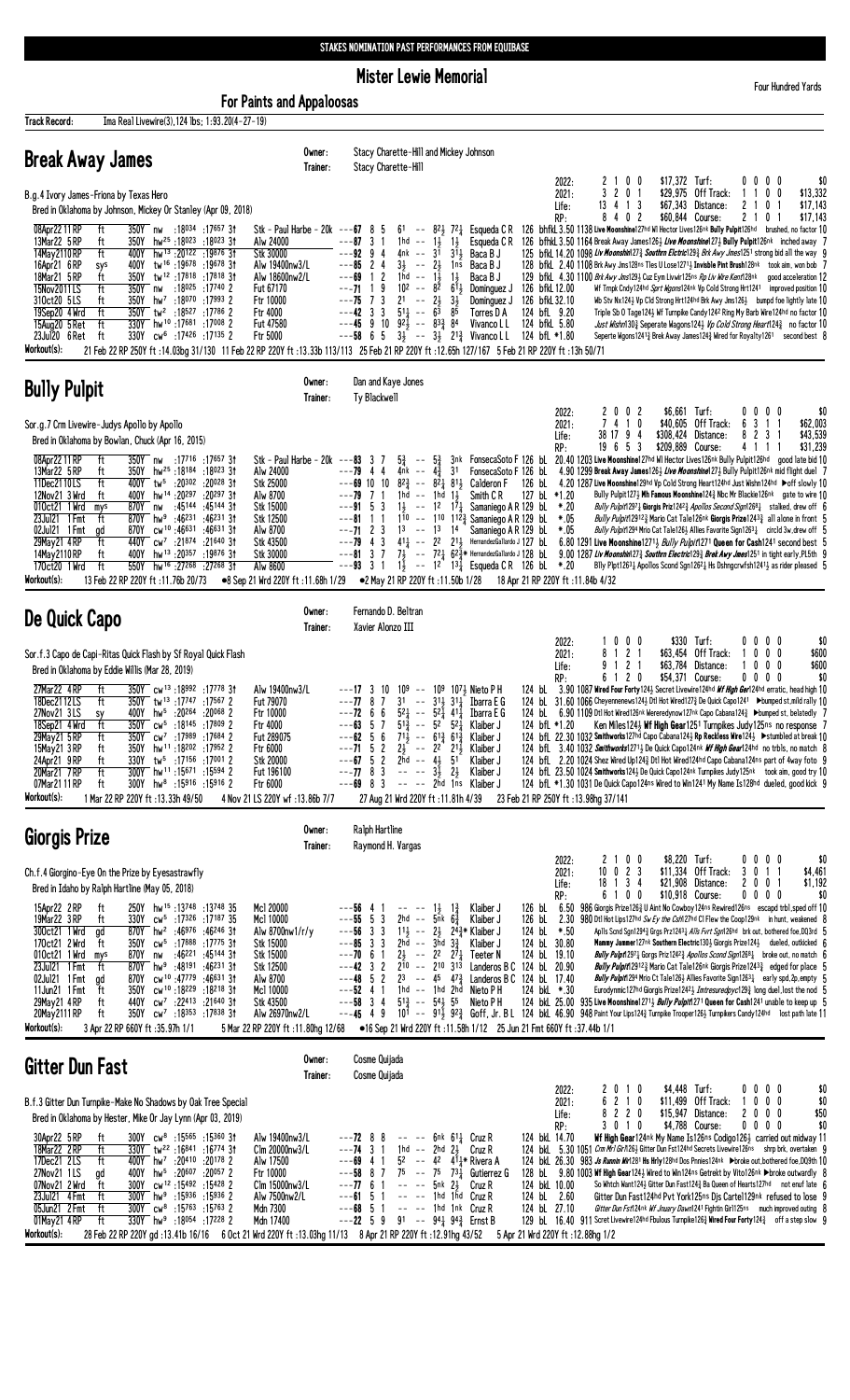| Hes a Harley                                                                                                                                                                                                                                                                                                                                                                                                                                                                                                                                                                                                                                                                                                                                                                                                                                                   | Owner:<br>Trainer:                                                                                                                                                                                                    | Jessica Leigh White<br>Gary K. Walker                                                                                                                                                                                                                                                                                                                                                                                                                                                          |                                                                                                                                                                                                                                                                                                                                                                                                   |                                                                                                                                                                          |                                                                                                                                                                                                  |                                                                                                                                                                                                                                                                                                                                                                                                                                                                                                                                                                                                                                                                                                                                                                                                                                                                                                                                                                                                                                                                                                                                                                                                                                                             |
|----------------------------------------------------------------------------------------------------------------------------------------------------------------------------------------------------------------------------------------------------------------------------------------------------------------------------------------------------------------------------------------------------------------------------------------------------------------------------------------------------------------------------------------------------------------------------------------------------------------------------------------------------------------------------------------------------------------------------------------------------------------------------------------------------------------------------------------------------------------|-----------------------------------------------------------------------------------------------------------------------------------------------------------------------------------------------------------------------|------------------------------------------------------------------------------------------------------------------------------------------------------------------------------------------------------------------------------------------------------------------------------------------------------------------------------------------------------------------------------------------------------------------------------------------------------------------------------------------------|---------------------------------------------------------------------------------------------------------------------------------------------------------------------------------------------------------------------------------------------------------------------------------------------------------------------------------------------------------------------------------------------------|--------------------------------------------------------------------------------------------------------------------------------------------------------------------------|--------------------------------------------------------------------------------------------------------------------------------------------------------------------------------------------------|-------------------------------------------------------------------------------------------------------------------------------------------------------------------------------------------------------------------------------------------------------------------------------------------------------------------------------------------------------------------------------------------------------------------------------------------------------------------------------------------------------------------------------------------------------------------------------------------------------------------------------------------------------------------------------------------------------------------------------------------------------------------------------------------------------------------------------------------------------------------------------------------------------------------------------------------------------------------------------------------------------------------------------------------------------------------------------------------------------------------------------------------------------------------------------------------------------------------------------------------------------------|
| Db.g.3 Hes Relentless-Cash an Flash by Chicks Dig It<br>Bred in Colorado by John V. White Jr. Dvm (Apr 15, 2019)<br>350Y hw <sup>25</sup> :18287:1828731<br>22Apr22 2RP<br>tt<br>ft<br>17Mar22 5 RP<br>350Y<br>hw <sup>8</sup> :17987 :17874 31<br>17Dec21 2LS<br>ft<br>2 20178: 20341 20178<br>300ct21 3 Wrd<br>hw <sup>4</sup> : 17127: 17114 2<br>ft<br>330Y<br>020ct21 2 Wrd<br>hw <sup>3</sup><br>:20606<br>$:20^{401}$ 2<br>400Y<br>sys<br>18Sep21 6 Wrd<br>400Y<br>$CW^5$<br>:20411<br>:20411 2<br>ft<br>hw <sup>7</sup> : 17226: 17161 2<br>24Jul21 6 Fmt<br>ft<br>330Y<br>300Y cw <sup>5</sup> :15883 :15849 2<br>03Jul21 2 Fmt<br>ft<br>hw <sup>8</sup> :16166 :16065 2<br>300Y<br>04Jun21 4Fmt<br>ft                                                                                                                                                | Alw 18100nw2/L<br>Alw 18100nw2/L<br>Alw 17500<br>Alw 8000nw2/L<br>Fut 40485<br>Ftr 4000<br>Mdn 7300<br>Mdn 7300<br>Mc1 10000                                                                                          | $---76$ 5<br>2<br>3<br>---69<br>6<br>$3nk$ -- $3nk$ $3\frac{3}{4}$<br>$---72$ 3 3<br>$31\frac{1}{2}$ -- $31\frac{1}{2}$ 21<br>2 <sub>2</sub><br>---70<br>$---63$ 2 2<br>$---61 2 2$<br>1hd -- $1\frac{1}{2}$ 1ns<br>$--72$ 5 4<br>4nk -- 4nk 43<br>$---56$ 2 2<br>$---46$ 2 5<br>-- -- 3hd 2 <sup>3</sup>                                                                                                                                                                                      | $2hd$ -- 1hd 1nk Flores JA<br>Flores J A<br>Benn C J<br>$4nk$ -- $4nk$ 3hd Cruz R<br>2hd $--$ 1hd 211 Benn C J<br>Benn C J<br>Benn C J<br>-- -- 2hd 3nk<br>Benn C J<br>Gutierrez G                                                                                                                                                                                                                | 2022:<br>2021:<br>Life:<br>RP:<br>124 bL<br>124 bL<br>124 bL<br>4.00<br>127 bL<br>2.40<br>129 bL<br>4.90<br>129 bL<br>3.70<br>129 bL<br>6.70<br>127 <sub>b</sub><br>8.70 | 2 1 0 1<br>9<br>1 3 2<br>$11$ 2 3 3<br>\$29,953<br>0 <sub>1</sub><br>41                                                                                                                          | \$12,806 Turf:<br>$0\,0\,0\,0$<br>\$0<br>\$17,147 Off Track:<br>2<br>0<br>10<br>\$8,437<br>3<br>$\mathbf{2}$<br>\$13,731<br>Distance:<br>0<br>-1<br>\$13,236 Course:<br>0<br>0<br>0<br>0<br>\$0<br>4.40 1050 Hes a Harley 124nk Livewires Wagon 1243 Capo Cabana 1263 refused to lose duel 9<br>7.70 1062 Mhshes Wired1243 Over the Shock127ns Hes Hrley124hd fought, lost nod for 2d 12<br>128 bl 11.80 1026 Js Runnin Wire1281 Hes a Harley128hd Dos Pennies124nk bid, kept on 10<br>Windys Livewire124hd Lion King129ns DHPvt York125hd challenged, game third 8<br>Lion King1291, Hes a Harley127nk Emerald Coast128hd speed, no match 8<br>Hes Hrley129ns Paint Em a Vision124nk Candy Carte11253 brk out, spd, held on G<br>Ken Miles124nk WI Monster Truck124nk Bnb Dos Coronas128ns ▶ forced out early 8<br>Lajolla Turnpike127hd Jess Shakem124nk Hes a Harley129hd vied, photoed out 7<br>Mh Big Dog124 <sup>3</sup> Hes a Harley127ns Cudas Painted Wagon12713 latched to rival 7                                                                                                                                                                                                                                                                |
| 250Y cw <sup>11</sup> :13978 :13594 2<br>21May 2110 RP<br>ft<br>Workout(s):<br>19 Feb 22 RP 220Y ft: 12.59h 48/94                                                                                                                                                                                                                                                                                                                                                                                                                                                                                                                                                                                                                                                                                                                                              | Mc1 10000<br>2 Sep 21 Wrd 220Y ft: 12.41h 28/47                                                                                                                                                                       | $---40$ 4 5<br>31 Mar 21 RP 220Y ft : 13.29h 18/18                                                                                                                                                                                                                                                                                                                                                                                                                                             | $--- 611923$ Wainscott C                                                                                                                                                                                                                                                                                                                                                                          | 124 b<br>24 Mar 21 RP 250Y ft: 14.23hg 64/86                                                                                                                             |                                                                                                                                                                                                  | 9.10 1053 Mr Bell N Wire1241 <sup>1</sup> Turnpike Chick124 <sup>1</sup> Dtl Secret Weapon127hd unruly, frcd out 10                                                                                                                                                                                                                                                                                                                                                                                                                                                                                                                                                                                                                                                                                                                                                                                                                                                                                                                                                                                                                                                                                                                                         |
| Invisable Paint Brush                                                                                                                                                                                                                                                                                                                                                                                                                                                                                                                                                                                                                                                                                                                                                                                                                                          | Owner:<br>Trainer:                                                                                                                                                                                                    | Estate of W. C. Barton<br>Roy Garza                                                                                                                                                                                                                                                                                                                                                                                                                                                            |                                                                                                                                                                                                                                                                                                                                                                                                   |                                                                                                                                                                          |                                                                                                                                                                                                  |                                                                                                                                                                                                                                                                                                                                                                                                                                                                                                                                                                                                                                                                                                                                                                                                                                                                                                                                                                                                                                                                                                                                                                                                                                                             |
| Sor.g.5 Crm Livewire-I Like Big Bux by Zoomin for Bux<br>Bred in Oklahoma by Barton, Wc (Mar 25, 2017)<br>28Apr22 2RP<br>330Y hw <sup>21</sup> :17293 :17230 3t<br>ft<br>08Apr22 11 RP<br>:17 <sup>804</sup> :17 <sup>657</sup> 3†<br>ft<br>350Y<br>nw<br>$cw^3$ :15825 :15563 31<br>31Mar22 6RP<br>ft<br>300Y<br>24Sep21 2LS<br>ft<br>330Y<br>tw <sup>8</sup> :17 <sup>230</sup> :17 <sup>230</sup> 31<br>28Jul21 1 Hou<br>ft<br>350Y cw <sup>5</sup> :18112 :18112 31<br>23Jun21 2 Hou<br>ft<br>350Y hw <sup>8</sup> :18340 :17916 31<br>20May21 9RP<br>ft<br>300Y cw <sup>7</sup> :15820 :15598 31<br>16Apr21 6RP<br>400Y tw <sup>16</sup> :19936:1967831<br>sys<br>15Nov2010LS<br>ft<br>350Y nw<br>:18 <sup>358</sup> :18 <sup>241</sup> 3<br>350Y hw <sup>7</sup> :18219 :18219 3<br>310ct20 2LS<br>ft<br>Workout(s):<br>2 Mar 22 RP 220Y ft :11.65h 4/32 | Sta 10000<br>Stk - Paul Harbe - $20k$ ---78 5<br>SOC 10000 - N<br>Clm 15000<br>Clm 10000<br>Alw 17500nw2/x<br>Alw 29290nw3/L<br>Alw 19400nw3/L<br>Dby 37650<br>Dtr 10000<br>15 Sep 21 LS 220Y ft: 11.70bg 6/43        | -3<br>1hd -- $3nk$ 2 $\frac{1}{2}$<br>---68<br>7<br>3<br>4nk --<br>---63<br>9<br>7<br>5<br>$3\frac{1}{2}$ -- 1hd<br>---66<br>-4<br>4<br>$3\overline{1}$<br>---65<br>8<br>$\sim$ $-$<br>$6\overline{1}$ -- $3\overline{2}$ $\overline{2}$ $3\overline{2}$ $\overline{3}$<br>$---606$<br>9<br>$  6\frac{3}{4}$ $61\frac{1}{4}$<br>$---60$ 10 5<br>$2\frac{1}{2}$<br>$---73$ 6 1<br>$\sim$ $-$<br>$---54102$<br>$1\frac{1}{2}$<br>$---67$ 3<br>$\overline{c}$<br>19 Jun 21 LS 220Y ft: 11.10b 2/8 | Ramirez R<br>$4\frac{3}{4}$<br>51<br>Aguilar J A<br>$7^{11}$<br>81<br>Aquilar J A<br>$11\frac{1}{2}$<br>Zuniga A L<br>$2\frac{1}{2}$<br>1ns<br>Zuniga A L<br>Zuniga A L<br>32<br>$31\frac{1}{2}$<br>Benn C J<br>$--$ 1hd $2\frac{3}{4}$<br>2hd -- 1hd 1nk Ramirez, Jr. FR 130 bfkl 2.60                                                                                                           | 2022:<br>2021:<br>Life:<br>RP:<br>126 bfkL 1.90<br>128 bfkL 3.20<br>128 bfkL 10.50<br>Ramirez, Jr. FR 130 bfkL 3.90<br>5 May 21 LS 330Y ft: 16.33b 1/1                   | 3010<br>5 2 0 2<br>\$17,887<br>18 4 3 3<br>6 0 1 1<br>Crm Mrle Girl1263 Invisble Pint Brush126hd Logns Mfi129hd<br>126 bfkL 60.60 1089 Liv Moonshine127hd WI Hector Lives126nk Bully Pulpit126hd | \$5,342 Turf:<br>\$0<br>$0\ 0\ 0\ 0$<br>Off Track:<br>3<br>$0 \t0 \t2$<br>\$4,596<br>\$42,971 Distance:<br>0<br>0<br>\$3,084<br>\$9,274 Course:<br>$0 \t0 \t1$<br>\$3,084<br>strong bid, outfinshd 8<br>well placed, no kick 10<br>126 bfkl 6.00 1157 Js Shzquickchick1263 Wird Specil127hd Bv Snow Chrome128nk leaning in at start 10<br>127 bfkl. *. 90 1109 Invsbl Pnt Brsh1271; Vp Slck Contry129hd Koolz th R1126ns driving, drew clear 6<br>Invisble Pint Brush128ns Royl Chchingling12811 Vp Royl Lrk1251 finished strong 9<br>Sprt Wgons1251; Pnt Your Lps1261 <i>Invisbl Pint Brush</i> 128; mild rally, no menace 9<br>Samaniego A R 129 bfkl 14.50 1118 Cuz Eym Livewire125hd This Wire Is Hot127} Sprkling Moondust124} no excuses 10<br>128 bfkl $6.501100$ Brk Awy Jms128ns TIs U Los1271 $\frac{1}{2}$ Invsb1 Pnt Brush128nk speed, no match top 2 7<br>Jss Cruzin126½ Invisble Pint Brush1301 Bnking On Kool126hd speed, outfinished 10<br>Invisbl Pint Brush130nk Jss Cruzin12631 Ktnip Krzy128nk game effort, prevailed 6                                                                                                                                                                                                                 |
| <b>Js Runnin Wire</b>                                                                                                                                                                                                                                                                                                                                                                                                                                                                                                                                                                                                                                                                                                                                                                                                                                          | Owner:<br>Trainer:                                                                                                                                                                                                    | Shirley Wheeler<br>Dee Keener                                                                                                                                                                                                                                                                                                                                                                                                                                                                  |                                                                                                                                                                                                                                                                                                                                                                                                   |                                                                                                                                                                          |                                                                                                                                                                                                  |                                                                                                                                                                                                                                                                                                                                                                                                                                                                                                                                                                                                                                                                                                                                                                                                                                                                                                                                                                                                                                                                                                                                                                                                                                                             |
| Sor.g.3 Crm Livewire-Iwilliewantarunner by Willie Wanta Dash<br>Bred in Oklahoma by Wheeler, Shirley (Apr 07, 2019)<br>350Y cw <sup>7</sup> :17731 :17682 3<br>01May22 9 RP<br>ft<br>08Apr22 11 RP<br>350Y<br>$:17^{738}:17^{657}3$<br>ft<br>nw<br>19Mar22 5 RP<br>$350Y$ cw <sup>7</sup> :17640 :17640 3<br>ft<br>hw <sup>7</sup> :20 <sup>178</sup><br>$:20178$ 2<br>17Dec21 2LS<br>ft<br>400Y<br>:20598 :19854 2<br>27Nov21 2LS<br>400Y<br>hw <sup>5</sup><br>sy<br>350Y hw <sup>5</sup> :17760 :17760 2<br>020ct21 3 Wrd<br>sys<br>350Y<br>cw <sup>5</sup> :17633:176332<br>18Sep21 2 Wrd<br>π<br>350Y hw <sup>7</sup> :17899 :17749 2<br>24Ju121 4Fmt<br>ft<br>350Y tw <sup>15</sup> :17492:17492 2<br>10Jul21 3 Fmt<br>ft<br>350Y nw :18354 :18252 2<br>19Jun21 2 Fmt<br>ft<br>Workout(s):<br>21 Feb 22 RP 220Y ft: 12.84b 32/61                         | Stk 25000<br>Stk - Paul Harbe - 20k<br>Stk 35000<br>Alw 17500<br>Ftr 10000<br>Fut 84800<br>Ftr 4000<br><b>Fut 40000</b><br>Ftr 4000<br>Mdn 7300<br>25 Aug 21 Wrd 220Y ft : 11.96h 7/20                                | - 9<br>---79<br>2<br>$2hd$ --<br>---81<br>6<br>---87<br>3<br>1hd<br>---79 9<br>8<br>21<br>$ -$<br>$---57$ 2 6<br>5 <sup>3</sup><br>$5\frac{1}{2}$<br>8<br>$---949$<br>---88<br>22<br>1hd -- 1,<br>3hd -- 3½<br>$---82$ 8 3<br>1hd -- $11$ 11<br>$---96661$<br>1hd -- 2hd $2\frac{3}{4}$<br>$---62$ 4 1                                                                                                                                                                                         | 4nk -- 2hd 2nk Gutierrez G<br>$2hd$ $4\frac{1}{2}$<br>Gutierrez G<br>-- 2hd 1ns<br>Gutierrez G<br>$1\frac{1}{2}$<br>11<br>Gutierrez G<br>$-$ 5 <sup>2</sup> , 6 <sup>4</sup> , Gutierrez G<br>-- 3nk 1nk Gutierrez G<br>$1\frac{3}{4}$<br>Gutierrez G<br>3 <sup>i</sup><br>Gutierrez G<br>Gutierrez G<br>Raudales R<br>25 Feb 21 RP 220Y ft : 12.63hg 125/167 3 Feb 21 RP 250Y ft : 14.52bg 29/47 | 2022:<br>2021:<br>Life:<br>RP:<br>128 bkL *1.60<br>129 bkL 3.00<br>128 bkL 3.10<br>128 bkL 3.30<br>127 bkL 29.40<br>124 bkL *.70                                         | 3 1 1 0<br>$11$ 4 2 2<br>\$65,188<br>14 5 3 2<br>\$93,999<br>7 1 2 1<br>128 bkl. 2.80 1181 Liv Moonshine127hd WI Hector Lives126nk Bully Pulpit126hd                                             | \$28,811 Turf:<br>$0\quad 0$<br>00<br>\$0<br>0 <sub>0</sub><br>\$33,724<br>Off Track:<br>2<br>2<br>Distance:<br>0 <sub>0</sub><br>\$10,350<br>1<br>\$33,088 Course:<br>0000<br>\$0<br>Rp Reckless Wire126nk Js Runnin Wire128} Smithworks127nk long duel, ousted 9<br>speedy, drifted out 10<br>129 bkl 6.40 1183 Js Runnin Wir129ns Rp Rcklss Wir1271 <sup>1</sup> Rf Livis Livwire1241 pressured, prevailed 8<br>128 bkl *1.20 1178 Js Runnin Wire1281 Hes a Harley128hd Dos Pennies124nk shifted in, best 10<br>128 bkl *1.30 1193 Cheyennenews124} Fourwinds de Cpi1242} WI Monster Truck126nk showed little 9<br>Js Runnin Wire129nk Rp Reckless Wire1251 Wf Jnury Dawn124nk big driving finish 10<br>Js Runnn Wr1283 Wf Jnury Dwn124nk Fbulous Turnpk125nk speed, much the best 8<br>Fbulous Turnpik1253 Rp Rcklss Wire1253 Js Runnin Wire128nk pinched, fought on 10<br>Js Runnin Wire1271 Rp Reckless Wire12413 Pfr Snowpike124nk powered away 8<br>My Name Is1263 Js Runnin Wire1241 Jess Shakem124ns off sharp, overtaken 8                                                                                                                                                                                                                       |
| <b>Js Shezaquickchick</b>                                                                                                                                                                                                                                                                                                                                                                                                                                                                                                                                                                                                                                                                                                                                                                                                                                      | Owner:<br>Trainer:                                                                                                                                                                                                    | Ismael Quijada<br>Cosme Quijada                                                                                                                                                                                                                                                                                                                                                                                                                                                                |                                                                                                                                                                                                                                                                                                                                                                                                   |                                                                                                                                                                          |                                                                                                                                                                                                  |                                                                                                                                                                                                                                                                                                                                                                                                                                                                                                                                                                                                                                                                                                                                                                                                                                                                                                                                                                                                                                                                                                                                                                                                                                                             |
| Sor.f.4 Sf Royal Quick Flash-Cartel Chicken by Cartel Success<br>Bred in Oklahoma by Wheeler, Shirley (Jan 29, 2018)<br>31Mar22 6RP<br>$300Y$ cw <sup>3</sup> :15563 :15563 31<br>ft<br>13Mar22 5 RP<br>hw <sup>25</sup> :18237 :18023 31<br>ft<br>350Y<br>350Y hw <sup>11</sup> :18908 :17915 3<br>20Nov21 2LS<br>ft<br>240ct21 1 Wrd<br>330Y cw <sup>19</sup> :17115:16900ht 3<br>ft<br>170ct21 2 Wrd<br>cw <sup>5</sup> :18136:1777531<br>ft<br>350Y<br>cw <sup>5</sup> :18 <sup>271</sup> :17 <sup>606</sup> 3†<br>25Sep21 2LS<br>ft<br>350Y<br>24Jul21 3 Fmt<br>ft<br>$350Y$ hw <sup>7</sup> :17863 :17863 3<br>11Jul21 3 Fmt<br>$cw9$ :07151 :07027 31<br>ft<br>110Y<br>$cw^5$ :15516 :15516 31<br>27Jun21 3 Fmt<br>300Y<br>qd<br>24Apr21 10 RP<br>400Y tw <sup>5</sup> :20404 :20109 3<br>ft<br>Workout(s):<br>28 Feb 22 RP 220Y gd:12.64h 4/16         | SOC 10000/15000<br>Alw 24000<br>Alw 17500<br>Alw 8700<br>Stk 15000<br>Stk 39500<br>Dby 10000<br>Alw 8700<br>Clm 15000<br>Stk 25000                                                                                    | $---78$ 10 6<br>-- -- 3hd 1½<br>$---76$ 6 3<br>$---33$ 3 7<br>$---72$ 2 4<br>$--72$ 1 5<br>$---55665$<br>$72\frac{1}{4}$ -- 83 94<br>$1hd - - 13$<br>$---83$ 7 1<br>$---72$ 6 2<br>$---73$ 3 4<br>$--- 13$<br>$-$ - 73 8 8 8 $\frac{1}{2}$ - 8 <sup>1</sup> 6 <sup>1</sup> $\frac{3}{4}$ Raudales R<br>26 Aug 21 Wrd 220Y ft:12.51h 74/95 22 Jun 21 Fmt 250Y ft:14.04bg 5/15 ● 25 Feb 21 Wrd 220Y ft:11.98h 1/5                                                                                | Cruz R<br>2hd -- $3\frac{1}{2}$ $4^{1}\frac{1}{4}$ Cruz R<br>$91\frac{1}{2}$ -- $104\frac{3}{4}10^6$ Gutierrez G<br>3nk -- 6nk 611 Cruz R<br>5nk -- 5nk 623 Cruz R<br>Chacon C A<br>$1\frac{3}{4}$<br>Cruz R<br>$3\frac{3}{4}$<br>Cruz R<br>$1\frac{1}{2}$<br>Gutierrez G                                                                                                                         | 2022:<br>2021:<br>Life:<br>RP:<br>124 bkL 9.30<br>126 bkL 14.90<br>124 bkL 11.10<br>124 bfkL 5.10<br>127 bfkL 4.00                                                       | 2 1 0 0<br>9 2 0 1<br>23 6 2 1<br>9 2 1 0                                                                                                                                                        | \$12,589 Turf:<br>\$0<br>0000<br>\$17,590 Off Track:<br>1100<br>\$4,660<br>\$80,244 Distance:<br>1000<br>\$500<br>\$37,685 Course:<br>1000<br>\$500<br>126 kL *2.70 1114 Js Shzquickchick126½ Wird Speci1127hd Bv Snow Chrome128nk floated in, dug in 10<br>126 kL 35.40 1120 Break Away James1263 Live Moonshine1273 Bully Pulpit126nk bid, gave way 7<br>129 bkl 34.90 1095 Just Wishn124ns Vp Cold Strong Heart124½ Wb Stevie Nix124½ failed to respond 11<br>Pint Your Lips124ns WI Hctor Lives124ns Jf Princess Storm126} lacked final kick 7<br>Mmmy Jammer127nk Southern Electric130½ Giorgis Prize124½ in mix early, empty 6<br>126 bkL 28.90 1116 Sthrn Elctrc127nk Vp Cld Strong Hrt1241 <sup>1</sup> Snow Advsory129nk ▶bumped, bore in 9<br>Js Shzquickchick124} Mmmy Jmmr125hd WI Hctor Livs124} edging away at finish 7<br>Snow Advsory126 <sup>3</sup> Turnpk Troopr126ns Js Shzquckchick124nk just missed place 9<br>Js Shzqckchck127} Frwnds Crt1126} Drmn of Contry126} brshd, best stride late 5<br>124 bfkL 29.70 1058 Mammy Jammer125nk This Wire Is Hot1271 Power Fade124hd late gain 8                                                                                                                                               |
| Live Moonshine                                                                                                                                                                                                                                                                                                                                                                                                                                                                                                                                                                                                                                                                                                                                                                                                                                                 | Owner:<br>Trainer:                                                                                                                                                                                                    | Dan and Kaye Jones<br>Ty Blackwell                                                                                                                                                                                                                                                                                                                                                                                                                                                             |                                                                                                                                                                                                                                                                                                                                                                                                   |                                                                                                                                                                          |                                                                                                                                                                                                  |                                                                                                                                                                                                                                                                                                                                                                                                                                                                                                                                                                                                                                                                                                                                                                                                                                                                                                                                                                                                                                                                                                                                                                                                                                                             |
| Blk.g.6 Crm Livewire-Prp Sedona Sunset by Awesome Chrome<br>Bred in Texas by Jones, Dan or Kaye (Apr 27, 2016)<br>08Apr22 11 RP<br>350Y nw :17657 :17657 31<br>ft<br>13Mar22 5 RP<br>350Y hw <sup>25</sup> :18116:18023 31<br>ft<br>11Dec2110LS<br>ft<br>400Y tw <sup>5</sup> :20028 :20028 31<br>170ct21 2 Wrd<br>350Y cw <sup>5</sup> :17945 :17775 31<br>ft<br>25Sep21 2LS<br>350Y cw <sup>5</sup> :18171 :17606 31<br>ft<br>07Aug21 4 Hou<br>ft<br>350Y hw <sup>8</sup> :18097 :18031 31<br>350Y cw <sup>11</sup> :18140 :17735 31<br>10Jul21 1 Fmt<br>ft<br>29May21 4RP<br>ft<br>440Y cw <sup>7</sup> :21640 :21640 31<br>hw <sup>13</sup> :19876:1987631<br>14May 2110 RP<br>ft<br>400Y<br>350Y tw <sup>18</sup> :17537 :17185 31<br>09Apr21 11 RP<br>ft<br>Workout(s):<br>13 Feb 22 RP 220Y ft: 11.56h 8/73                                             | Stk - Paul Harbe - 20k ---86 10 1<br>Alw 24000<br>Stk 25000<br>Stk 15000<br>Stk 39500<br>Stk 25000<br>Stk 12500<br>Stk 43500<br>Stk 30000<br>Stk - Paul Harbe - $20k$ ---81 5 3<br>24 Mar 21 RP 220Y ft: 12.06h 12/18 | $---83$ 7 6<br>$3hd$ -- $2\frac{1}{2}$ $2\frac{1}{2}$<br>$--8125$<br>$---82$ 2 4<br>$---60$ 5 9<br>$82\frac{1}{2}$ -- $72\frac{1}{2}$ $73\frac{1}{2}$<br>$---74$ 3 8<br>$5\frac{1}{2}$ -- $3n\bar{k}$ $3n\bar{k}$<br>$---73$ 4 4<br>$4\frac{3}{4}$ -- $41\frac{1}{2}$ 43<br>$---89$ 1 1<br>$---102$ 1 2<br>$1hd - 13$<br>$42 - -$<br>2 Mar 21 RP 220Y ft:12.11h 12/25                                                                                                                          | $1hd$ -- $1hd$ 1 $hd$ Smith CR<br>Smith C R<br>3hd $--$ 1hd $41\frac{1}{4}$ Samaniego AR 129 bkl 4.00<br>Calderon F<br>Smith C R<br>Smith C R<br>$1^{\circ}$ -- $1^{\circ}$ $1^{\circ}$ Smith CR<br>$1\frac{3}{4}$<br>Smith C R<br>3 <sup>2</sup><br>$3^2$ Smith CR                                                                                                                               | 2022:<br>2021:<br>Life:<br>RP:<br>128 bkL 2.40<br>127 bkL 1.50<br>12 Sep 20 Wrd 220Y ft: 11.52b 3/29                                                                     | 2 1 1 0<br>8 3 0 2<br>31 16 3 4<br>16 9 3 3                                                                                                                                                      | \$16,734 Turf:<br>\$0<br>0000<br>\$61,631 Off Track:<br>$\mathbf{2}$<br>200<br>\$6,498<br>\$268,581 Distance:<br>$\overline{1}$<br>520<br>\$67,476<br>\$196,521 Course:<br>\$29,542<br>3 1 2 0<br>127 bkl 4.40 1224 Liv Moonshine127hd WI Hector Lives126nk Bully Pulpit126hd good speed, gamely 10<br>127 bfkL *.80 1243 Break Away James126 <sub>2</sub> Live Moonshine127 <sub>2</sub> Bully Pulpit126nk gaining at finish 7<br>4nk -- 1hd 1hd Valenzuela R A 129 bfkl. 9.10 1226 Liv Moonshin129hd Vp Cold Strong Hrt124hd Just Wishn124hd late surge, driving 10<br><b>Mmmy Jmmer</b> 127nk Southern Electric130½ Giorgis Prize124½ brief ft, outfinished 6<br>124 bl. 3.10 1218 Sthrn Elctrc127nk Vp Cld Strng Hrt1241 <sup>1</sup> Snw Advsry129nk Desqueezed, checked 9<br>Snow Advisory128ns Wb Stevie Nix125nk Live Moonshine1283 dueled, hung late 10<br>Mmmy Jmmr1243 Southern Electric129nk WI Hector Lives1242 head turned early 4<br>127 bkL *.30 1229 Live Moonshine12713 Bully Pulpit1271 Queen for Cash1241 kickd clr, widening 5<br>127 bkl 2.60 1225 Liv Moonshin1273 Southrn Eletric1293 Brk Awy Jmes1251 sought revenge, got it 9<br>127 bkl *2.00 1189 Southrn Elctric12913 Snow Advisory1263 Liv Moonshine127hd good trip, evenly 6 |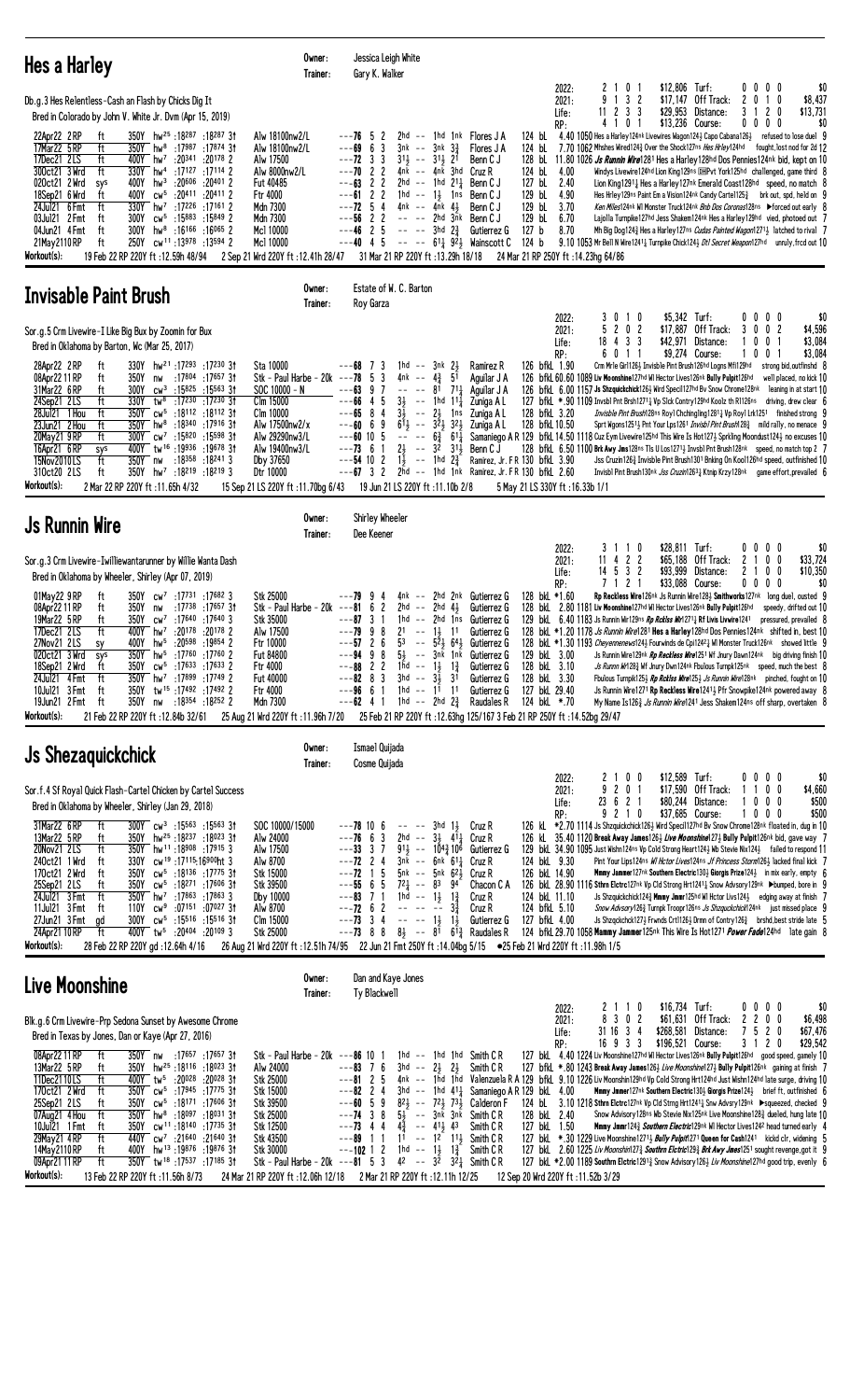| <b>Mammy Jammer</b>                                                                                                                                                                                                                                                                                                                                                                                                                                                                                                                                                                                                                                                                                                                                                                                                                                                                                                                                                                                              | Owner:<br>Trainer: | Roy Kent Perkins<br>Ray A. Enlow                                                                                                                                                                                                                                                                                                                                                                                                                                                                                                                                                                                                                                                                                                                                                                                                                          |                                                                                                                                                                                                                                                                                                                                                                                                                                                                                                                                                                                                                                                                                                                                                                                                                                                                                                                                                                                                                                                                                                                                                                                                                            |
|------------------------------------------------------------------------------------------------------------------------------------------------------------------------------------------------------------------------------------------------------------------------------------------------------------------------------------------------------------------------------------------------------------------------------------------------------------------------------------------------------------------------------------------------------------------------------------------------------------------------------------------------------------------------------------------------------------------------------------------------------------------------------------------------------------------------------------------------------------------------------------------------------------------------------------------------------------------------------------------------------------------|--------------------|-----------------------------------------------------------------------------------------------------------------------------------------------------------------------------------------------------------------------------------------------------------------------------------------------------------------------------------------------------------------------------------------------------------------------------------------------------------------------------------------------------------------------------------------------------------------------------------------------------------------------------------------------------------------------------------------------------------------------------------------------------------------------------------------------------------------------------------------------------------|----------------------------------------------------------------------------------------------------------------------------------------------------------------------------------------------------------------------------------------------------------------------------------------------------------------------------------------------------------------------------------------------------------------------------------------------------------------------------------------------------------------------------------------------------------------------------------------------------------------------------------------------------------------------------------------------------------------------------------------------------------------------------------------------------------------------------------------------------------------------------------------------------------------------------------------------------------------------------------------------------------------------------------------------------------------------------------------------------------------------------------------------------------------------------------------------------------------------------|
| Gr.f.4 Crm Livewire-Dashin Dd by Little Jungle Jet<br>Bred in Oklahoma by Enlow, Ray (Feb 10, 2018)                                                                                                                                                                                                                                                                                                                                                                                                                                                                                                                                                                                                                                                                                                                                                                                                                                                                                                              |                    | 0000<br>2022:<br>2021:<br>9 3 1 1<br>18 7 3 4<br>Life:                                                                                                                                                                                                                                                                                                                                                                                                                                                                                                                                                                                                                                                                                                                                                                                                    | $$0$ Turf:<br>\$0<br>0000<br>\$43,828<br>Off Track:<br>$0\quad0$<br>\$12,618<br>3200<br>\$29,621<br>\$112,329<br>Distance:<br>\$38,963 Course:                                                                                                                                                                                                                                                                                                                                                                                                                                                                                                                                                                                                                                                                                                                                                                                                                                                                                                                                                                                                                                                                             |
| 350Y tw <sup>4</sup> :17778<br>$:17684$ 3<br>Stk 15000<br>13Nov21 2 Wrd<br>ft<br>cw <sup>5</sup> :1775: 17775 31<br>Stk 15000<br>170ct21 2 Wrd<br>350Y<br>ft<br>300Y cw <sup>15</sup> :15873 :15550 31<br>Alw 8700<br>080ct21 3 Wrd<br>ft<br>ft<br>350Y hw <sup>7</sup> :17976<br>$:17863$ 3<br>Dby 10000<br>24Jul21 3 Fmt<br>cw <sup>11</sup> :17 <sup>735</sup> :17 <sup>735</sup> 31<br>Stk 12500<br>10Jul21 1 Fmt<br>ft<br>350Y<br>ft<br>29May21 4RP<br>440Y cw <sup>7</sup> :22180<br>:21640 31<br>Stk 43500<br>hw <sup>13</sup> :20332:19876 31<br>Stk 30000<br>14May 2110 RP<br>ft<br>400Y<br>24Apr21 10 RP<br>400Y tw <sup>5</sup> :20109 :20109 3<br>Stk 25000<br>ft<br>ft<br>20Mar21 6RP<br>350Y hw <sup>11</sup> :18080:17818 3<br>Stk 40250<br>19866 :19866 :19866 2<br>14Nov20 3 Wrd<br>Fut 44500<br>sy<br>Workout(s):<br>30 Apr 22 RP 220Y ft: 11.83h 4/25<br>17 Sep 21 Wrd 220Y ft: 11.80h 4/10                                                                                                   |                    | 7211<br>RP:<br>1hd -- 3hd $3\frac{3}{4}$<br>*.50<br><b>Wainscott C</b><br>126 bL<br>-5<br>$---9162$<br>4nk -- 4nk 1nk Wainscott C<br>127 bfL 6.50<br>$---69$ 2 1<br>-- -- 4nk 921<br>125 bfL 3.00<br>Wainscott C<br>$---78$ 3 3<br>2hd<br>$- - 2\frac{1}{2}$<br>$2\frac{3}{4}$<br>125 bfL *.50<br>Wainscott C<br>1 <sub>2</sub><br>$1hd - 13$<br>$1\frac{3}{4}$<br>124 bfL 9.40<br>Wainscott C<br>$31 - - 43$<br>$---67$ 2 5<br>$43$ Wainscott C<br>$---82$ 5 6<br>5nk -- 52<br>523* Wainscott C<br>$---86$ 1 1<br>1hd -- $1\frac{1}{2}$<br>1 <sup>nk</sup> Wainscott C<br>$---67$ 2 9<br>$71\frac{1}{2}$ -- 91 91 Wainscott C<br>$---85$ 9 8<br>$4\frac{3}{4}$ -- $41\frac{1}{2}$ 11 Wainscott C 124 bfL *1.20<br>●28 Jun 21 Fmt 250Y sy:13.78hg 1/5 18 Apr 21 RP 220Y ft:11.83bg 3/32                                                                   | 21<br>\$17,003<br>$0\quad 0$<br>WI Hector Lives124 <sub>2</sub> Power Fade124nk Mammy Jammer126hd speed, drifted out 8<br>Mmmy Jmmr127nk Southern Electric1303 Giorgis Prize1243 caught another gear 6<br>Powr Fde124} Queen for Csh126nk Ring My Brb Wire128} ▶fractious gate retreat 9<br><b>Js Shezquickchick</b> 124 $\frac{3}{4}$ Mmmy Jammer125hd WI Hector Lives124 $\frac{1}{2}$ battled, denied 7<br>Mmmy Jmmr1243 Southrn Eletric129nk WI Hetor Livs1242 sharp, straight, speedy 4<br>124 bfl. 4.50 1098 Live Moonshine12713 Bully Pulpit1271 Queen for Cash1241 mild threat 5<br>126 bfl. 8.70 1111 Live Moonshine 273 Southern Electric 1293 Brek Awy Jmes 1251 weakened, PL4th 9<br>125 bfl *1.10 1108 Mmmy Jmmer125nk This Wire Is Hot1271 Power Fde124hd returnd to winning way 8<br>127 bfL $\,$ 3.10 1152 Queen for Cash125hd Tales U Lose127ns Wf Turnpike Candy124 $\frac{3}{4}$ lacked a bid 10<br><b>DHMammy Jammer1241 DHMh Famous Moonshine1241 Power Fade1241</b> late rally 9                                                                                                                                                                                                                     |
| <b>Mh Famous Moonshine</b>                                                                                                                                                                                                                                                                                                                                                                                                                                                                                                                                                                                                                                                                                                                                                                                                                                                                                                                                                                                       | Owner:<br>Trainer: | Mary L. Hainline<br>Eddie D. Willis                                                                                                                                                                                                                                                                                                                                                                                                                                                                                                                                                                                                                                                                                                                                                                                                                       |                                                                                                                                                                                                                                                                                                                                                                                                                                                                                                                                                                                                                                                                                                                                                                                                                                                                                                                                                                                                                                                                                                                                                                                                                            |
| Sor.g.4 Readi to Be Famous-Gorgeous Judy by Judys Lineage<br>Bred in Oklahoma by Adams, Travis S (Feb 27, 2018)                                                                                                                                                                                                                                                                                                                                                                                                                                                                                                                                                                                                                                                                                                                                                                                                                                                                                                  |                    | 1000<br>2022:<br>7 2 1 1<br>2021:<br>$16$ 4 3 3<br>Life:<br>9 1 2 1                                                                                                                                                                                                                                                                                                                                                                                                                                                                                                                                                                                                                                                                                                                                                                                       | \$90 Turf:<br>\$0<br>0000<br>\$21,405<br>Off Track:<br>0 <sub>0</sub><br>\$12,618<br>$1\quad1$<br>\$50,974 Distance:<br>31<br>\$14,628<br>1<br>0                                                                                                                                                                                                                                                                                                                                                                                                                                                                                                                                                                                                                                                                                                                                                                                                                                                                                                                                                                                                                                                                           |
| 350Y nw :18019 :17657 31<br>08Apr22 11 RP<br>ft<br>12Nov21 3 Wrd<br>400Y hw <sup>14</sup> :20360<br>ft<br>:20297 31<br>Alw 8700<br>330Y cw <sup>10</sup> :17037 :17037 31<br>Sta 10000<br>310ct21 1 Wrd<br>ft<br>ft<br>26Sep21 1 Wrd<br>300Y cw <sup>10</sup> :16059 :15967 31<br>Sta 10000<br>330Y cw <sup>10</sup> :17207<br>$:16995$ 3t<br>23May 21 5 RP<br>ft<br>Sta 10000<br>hw <sup>13</sup><br>:19876 3†<br>Stk 30000<br>14May 2110 RP<br>ft<br>400Y<br>24Apr21 6RP<br>330Y tw <sup>5</sup> :17115 :17115 31<br>ft<br>Sta 150001\$/y+<br>ft<br>20Mar21 6 RP<br>350Y hw <sup>11</sup> :17952 :17818 3<br>Stk 40250<br>14Nov20 3 Wrd<br>400Y cw <sup>16</sup> :19866:198662<br>Fut 44500<br>sy<br>330Y cw <sup>17</sup> :17245:172452<br>Clm 10000nw2/L<br>310ct20 1 Wrd<br>ft<br>Workout(s):<br>9 Mar 22 RP 220Y ft : 12.38h 24/35<br>4 Aug 21 Rmt 220Y ft: 11.50h 3/14                                                                                                                                    |                    | RP:<br>Stk - Paul Harbe - 20k ---67 7 6 71 -- 72 $\frac{1}{4}$ 62 $\frac{1}{4}$ Brooks JD<br>$---76$ 8 10<br>$5\frac{1}{2}$ -- $5$ nk $2\frac{1}{2}$<br>Klaiber J<br>124 bfkL 4.00<br>$---75$ 4 2 1hd $---$ 1hd 11<br>124 bfkL 2.30<br>Klaiber J<br>$--63$ 1 3<br>$---$ 3hd $3\frac{3}{4}$<br>Klaiber J<br>124 bfkL*1.20<br>$---59$ 4 1<br>1hd -- $4nk$ $4i\frac{1}{4}$ Brooks JD<br>$--- 69$<br>$-- - - - - - -$<br>Brooks JD<br>$---69$ 3 6<br>3hd -- 1hd 1nk Brooks JD<br>38<br>$91\frac{1}{2}$ -- $5\frac{3}{4}$ 51<br>Brooks JD<br>$--85$ 8 7<br>$5^{1}$ -- $3^{11}$ 11<br>124 bkL 18.40<br>Brooks J D<br>$---67$ 3 3<br>1hd -- 113 11 $\frac{3}{4}$ Esqueda CR<br>124 bkL *1.00<br>6 Feb 21 RP 220Y ft: 12.08h 19/56<br>26 Aug 20 Wrd 220Y ft: 11.92b 29/57                                                                                         | \$26,791 Course:<br>$0\,0\,0$<br>\$90<br>126 bfkL 23.60 1175 Live Moonshine127hd WI Hector Lives126nk Bully Pulpit126hd brushed, outrun 10<br>Bully Pulpit1273 Mh Fmous Moonshin1243 Nbc Mr Blcki126nk found another gear 10<br>Mh Fmous Moonshine 1241 R Debutnt 126hd Logns Mafia 126 $\frac{1}{2}$ inched clear, driving 8<br>Wird Speci1126} Sotogrnde125nk Mh Fmous Moonshine124hd ▶bobbled, outjumped 5<br>124 bfkL *1.30 1124 Royal Chachingalinga126} Wired Special126} El Fargo127ns broke in sharply 9<br>126 bfkL 22.10 1118 Lv Monshn127½ Sothrn Eletrc129½ Brk Awy Jms1251 ▶ clipd heels, lost jock, PL8th 9<br>124 bfkL *1.70 1135 Mh Fms Moonshn124nk Moors Rock Flsh126ns El Frgo1273 propelled in 2nd gear 8<br>125 bfkL 12.40 1145 Quen for Csh125hd Tles U Lose127ns Wf Turnpike Cndy124½ ▶squeezed, stumbled 10<br><b>DHMnny Jmmer1241 DHMh Fmous Moonshine1241 Power Fde1241</b> pressing drive 9<br>Mh Fms Monshn12413 Tlc Wgn1241 Bby D11 Wr124ns pulled away from field, DQ3rd 5                                                                                                                                                                                                                   |
| <b>Power Fade</b>                                                                                                                                                                                                                                                                                                                                                                                                                                                                                                                                                                                                                                                                                                                                                                                                                                                                                                                                                                                                | Owner:             | J. Garvan Kelly and J. Lloyd Yother                                                                                                                                                                                                                                                                                                                                                                                                                                                                                                                                                                                                                                                                                                                                                                                                                       |                                                                                                                                                                                                                                                                                                                                                                                                                                                                                                                                                                                                                                                                                                                                                                                                                                                                                                                                                                                                                                                                                                                                                                                                                            |
| Br.f.4 Painted Turnpike-Fade Shot by Fade to Fame                                                                                                                                                                                                                                                                                                                                                                                                                                                                                                                                                                                                                                                                                                                                                                                                                                                                                                                                                                | Trainer:           | Dee Keener<br>$0\ 0\ 0$<br>2022:<br>2021:<br>5 1 1 1<br>16 4 1 4<br>Life:                                                                                                                                                                                                                                                                                                                                                                                                                                                                                                                                                                                                                                                                                                                                                                                 | \$90 Turf:<br>0000<br>\$0<br>\$15,195 Off Track:<br>0 <sub>1</sub><br>\$5,046<br>0<br>3 0 0 2<br>\$11,571<br>\$110,917 Distance:                                                                                                                                                                                                                                                                                                                                                                                                                                                                                                                                                                                                                                                                                                                                                                                                                                                                                                                                                                                                                                                                                           |
| Bred in Oklahoma by Kelly/Yearsley Equine Llc (Feb 27, 2018)<br>08Apr22 11 RP<br>ft<br>350Y nw<br>Stk - Paul Harbe - 20 $k$ ---66 1 8<br>:18044 :17657 3†<br>11Dec2110LS<br>ft<br>:20 <sup>086</sup> :20 <sup>028</sup> 31<br>Stk 25000<br>400Y tw <sup>5</sup><br>Stk 15000<br>13Nov21 2 Wrd<br>350Y tw <sup>4</sup> :17 <sup>60</sup> :17684 3<br>ft<br>300Y cw <sup>15</sup> :15550 :15550 31<br>080ct21 3 Wrd<br>ft<br>Alw 8700<br>ft<br>400Y tw <sup>5</sup> :20335 :20109 3<br>Stk 25000<br>24Apr21 10 RP<br>ft<br>350Y hw <sup>11</sup> :18001 :17818 3<br>20Mar21 6RP<br>Stk 40250<br>400Y<br>CW <sup>16</sup> :20034:198662<br>Fut 44500<br>14Nov20 3Wrd<br>- SY<br>350Y cw <sup>10</sup> :18028 :17853 2<br>030ct20 2 Wrd<br>ft<br><b>Fut 60600</b><br>350Y tw <sup>2</sup> :18008 :17797 2<br>19Sep20 3 Wrd<br>Ftr 4000<br>ft<br>350Y hw <sup>8</sup> :17956 :17956 2<br>Fut 70200<br>25Jul20 3 Fmt<br>ft -<br>Workout(s):<br>22 Feb 22 Wrd 220Y ft: 12.15h 3/6<br>•14 Mar 22 Wrd 220Y ft :11.83h 1/3 |                    | 8 1 0 3<br>RP:<br>$81 - 61\frac{3}{4} 82\frac{1}{2}$ Salazar J<br>$---79$ 5 3<br>3nk -- 3nk 4nk<br>124 bL<br>Salazar J<br>2hd -- 1hd $2\frac{1}{2}$<br>$---82$ 1 7<br>Salazar J<br>124 bL 4.50<br>$---88$ 7 4<br>$- --$ 2hd 1,<br>124 bL 7.20<br>Salazar J<br>$---76$ 2 2<br>$3hd - - 333312$ Pulido J<br>---71 9 10 10 <sup>2</sup> -- 1011 611 Valenzuela R A 126 bfL 11.60 997 Quen for Csh125hd Tls ULos127ns Wf Turnpike Cndy124} >brk slow, found stride 10<br>124 bfL 9.20<br>$---77$ 1 1<br>1nk -- 1½ 31 Pulido J<br>$2\frac{3}{4}$ -- $2^{1}\frac{1}{2}$ 51 Torres D A<br>$---79$ 4 6<br>124 bfL 7.20<br>$4\frac{3}{4}$ -- $41\frac{1}{4}$ 71 J Torres D A<br>124 bfL 2.70<br>$---68$ 4 4<br>$---80$ 5 2 1hd $---1$ 1hd 1ns Torres D A<br>125 bfL 2.10<br>23 Sep 21 Wrd 220Y ft: 11.66hg 5/11 ● 1 Sep 21 Wrd 220Y ft: 11.63h 1/26                | \$61,661 Course:<br>\$4,525<br>100<br>126 bl 16.60 1071 Live Moonshine127hd WI Hector Lives126nk Bully Pulpit126hd lacked a bid 10<br>9.40 1074 Live Moonshine129hd Vp Cold Strong Hert124hd Just Wishn124hd vied, outkicked 10<br>WI Hector Lives1243 Power Fde124nk Mammy Jammer126hd brief foot, no match 8<br>Power Fade1243 Queen for Cash126nk Ring My Barb Wire1283 late rush 9<br>124 bfl. 3.40 1005 Mammy Jammer125nk This Wire Is Hot1271 Power Fade124hd danced in gate 8<br><b>DHMnmy Jmmer1241 DHMh Fmous Moonshine1241 Power Fde1241</b> caught at wire 9<br><b>Mammy Jammer</b> 1241 This Wire Is Hot 124ns Baileys N Corona 124ns even bid 10<br>Wb Stevie Nix124ns <i>Mammy Jammer</i> 124nk This Wire Is Hot1243 no menace 9<br>Power Fade125ns Captain Capi124ns Mammy Jammer1261 dueled, won head bob 7                                                                                                                                                                                                                                                                                                                                                                                                |
| <b>Queen for Cash</b>                                                                                                                                                                                                                                                                                                                                                                                                                                                                                                                                                                                                                                                                                                                                                                                                                                                                                                                                                                                            | Owner:<br>Trainer: | Gary Vaughan<br>Jesus Ruben Ruiz                                                                                                                                                                                                                                                                                                                                                                                                                                                                                                                                                                                                                                                                                                                                                                                                                          |                                                                                                                                                                                                                                                                                                                                                                                                                                                                                                                                                                                                                                                                                                                                                                                                                                                                                                                                                                                                                                                                                                                                                                                                                            |
| Db.f.4 Hes Relentless-Ivory Queen by Ivory James<br>Bred in Oklahoma by Gary Vaughan (Apr 19, 2018)<br>08Apr22 11 RP<br>350Y nw :19509 :17657 31<br>ft<br>Stk - Paul Harbe - 20k ----- 4 10<br>13Mar22 5 RP<br>hw <sup>25</sup> :18352 :18023 31<br>Alw 24000<br>ft<br>350Y<br>240ct21 1 Wrd<br>ft<br>330Y cw <sup>19</sup> :17036:16900ht 3<br>Alw 8700<br>080ct21 3 Wrd<br>300Y cw <sup>15</sup> :15612:15550 31<br>Alw 8700<br>ft<br>440Y cw <sup>7</sup> :22024 :21640 3t<br>29May21 4RP<br>ft<br>Stk 43500<br>400Y hw <sup>13</sup> :20382:19876 31<br>14May 2110 RP<br>ft<br><b>Stk 30000</b><br>ft<br>350Y tw <sup>18</sup> :17551:17185 31<br>09Apr21 11 RP<br>20Mar21 6RP<br>hw <sup>11</sup> :17818:178183<br>Stk 40250<br>ft<br>350Y<br>ft<br>350Y Cw <sup>9</sup> :17783 :17635 2<br>30May20 6RP<br>Fut 136700<br>350Y tw <sup>9</sup> :17770 :17770 2<br>Ftr 6000<br>16May20 6 RP<br>ft<br>Workout(s):<br>20 Feb 22 RP 220Y ft: 12.90hg 33/57 3 Sep 21 Wrd 220Y ft: 12hg 6/16                       |                    | 2000<br>2022:<br>6 1 1 1<br>2021:<br>$12$ 4 1 2<br>Life:<br>$10$ 4 0 2<br>RP:<br>104 -- 108 1011 $\frac{3}{4}$ Torres D A<br>$---71$ 5 2<br>5nk -- $5\frac{3}{4}$ 52<br>Torres D A<br>$---76$ 3 3<br>1nk -- 2hd 5½<br>Romero J M<br>128 bL $*1.40$<br>$---84$ 9 9<br>$----7\frac{1}{2}$ 2 <sup>j</sup><br>Torres D A<br>126 bL $*1.30$<br>$---73$ 5 2 21 $- 3\overline{2}$ $\overline{2}$ $3\overline{2}$ $\overline{2}$<br>Torres D A<br>$- -80$ 4 5 6 -- 62 $\frac{1}{4}$ 73*<br>Torres D A<br>Stk - Paul Harbe - 20k ---80 6 2 $3^{\overline{2}}$ -- 4 <sup>2</sup> 4 <sup>2</sup> <sup>1</sup> Torres D A<br>$---80$ 6 2 1hd $---2$ hd 1hd<br>Torres D A<br>$---77$ 8 2 2 $\frac{1}{2}$ $---$ 41 $\frac{1}{4}$ 31 Torres D A<br>$---72$ 8 2 1hd $---11$ 11 Torres D A<br>25 Feb 21 RP 220Y ft : 11.89hg 48/167 4 Mar 20 RP TR 7 250Y ft : 14.02hg 2/7 | $$1,045$ Turf:<br>$0\ 0\ 0\ 0$<br>\$0<br>\$35.984 Off Track:<br>$0\ 0\ 0\ 0$<br>\$0<br>\$69,892 Distance:<br>1000<br>\$90<br>\$67,698 Course:<br>\$90<br>$0\,$ $0\,$ $0\,$<br>126 bL 14.40 1110 Liv Moonshin127hd W1 Hector Lives126nk Bully Pulpit126hd ▶leaping start, trailed 10<br>126 bl 4.60 1123 Break Away James 1263 Live Moonshine 1273 Bully Pulpit 126nk faded 7<br>Pnt Yr Lps124ns WI Hctor Lvs124ns Jf Prncss Storm126} antsy gate, brief foot 7<br>Power Fade 1243 Queen for Cash126nk Ring My Barb Wire 1283 late bid 9<br>124 bL 8.50 1129 Live Moonshine12713 Bully Pulpit1271 Queen for Cash1241 bid, no match 5<br>125 bl. 18.30 1110 Liv Moonshin1273 Southrn Eletric1293 Brek Awy Jmes1251 mild contention, PL6th 9<br>125 bl. 2.10 1089 Southrn Eletric1291 <sup>3</sup> Snow Advisory126 <sup>3</sup> Liv Moonshine127hd good trip, evenly 6<br>125 bl 3.90 1089 Quen for Csh125hd Tls U Los127ns Wf Turnpike Cndy1243 sharp, vied, narrowly 10<br>125 bl *2.00 1111 <i>Powr Fd</i> 124 <sup>3</sup> Lot Cowboy Try126 <sup>3</sup> DENThis Wire Is Hot126 <sup>3</sup> outkicked, shared 3rd 9<br>125 bl *1.00 1127 Qen fr Csh12511 Wrd Tw Twnty124ns Mh Fms Monshn125nk drftd in, kicked clear 9 |
| <b>Rf Livies Livewire</b>                                                                                                                                                                                                                                                                                                                                                                                                                                                                                                                                                                                                                                                                                                                                                                                                                                                                                                                                                                                        | Owner:<br>Trainer: | Marvin L and Pam Wilcox<br>Dee Keener                                                                                                                                                                                                                                                                                                                                                                                                                                                                                                                                                                                                                                                                                                                                                                                                                     |                                                                                                                                                                                                                                                                                                                                                                                                                                                                                                                                                                                                                                                                                                                                                                                                                                                                                                                                                                                                                                                                                                                                                                                                                            |
| Sor.g.3 Crm Livewire-Rf Livies Special by Desirio<br>Bred in Oklahoma by Wilcox, Marvin L And/or Pam (Mar 12, 2019)                                                                                                                                                                                                                                                                                                                                                                                                                                                                                                                                                                                                                                                                                                                                                                                                                                                                                              |                    | 3 0 0 1<br>2022:<br>6 3 1 0<br>2021:<br>9 3 1 1<br>Life:                                                                                                                                                                                                                                                                                                                                                                                                                                                                                                                                                                                                                                                                                                                                                                                                  | \$4,410 Turf:<br>0000<br>\$0<br>\$93,594 Off Track:<br>$0\ 0\ 0\ 0$<br>\$0<br>\$98,004 Distance:<br>$0\ 0\ 0\ 0$<br>\$0                                                                                                                                                                                                                                                                                                                                                                                                                                                                                                                                                                                                                                                                                                                                                                                                                                                                                                                                                                                                                                                                                                    |
| 01May22 9RP<br>350Y cw <sup>7</sup> :17944 :17682 3<br>Stk 25000<br>ft<br>Stk - Paul Harbe - 20k ---62 9 9<br>08Apr22 11 RP<br>:18123 :17657 3†<br>ft<br>350Y nw<br>19Mar22 5 RP<br>$cw^7$ :17852 :17640 3<br>Stk 35000<br>ft<br>350Y<br>$cw^7$ :18127 :17684 2<br>29May21 5 RP<br>ft<br>Fut 289075<br>350Y<br>15May21 4RP<br>350Y hw <sup>14</sup> :18180:18180 2<br>Ftr 6000<br>ft<br>24Apr21 11 RP<br>tw <sup>5</sup> :17 <sup>766</sup> :17 <sup>766</sup> 2<br>Fut 159500<br>ft<br>350Y<br>350Y tw <sup>28</sup> :17442:174422<br>09Apr21 4RP<br>ft<br>Ftr 6000<br>20Mar21 7RP<br>ft<br>300Y hw <sup>11</sup> :15770:15594 2<br>Fut 196100<br>07Mar21 9RP<br>ft<br>300Y hw <sup>8</sup> :15894 :15890 2<br>Ftr 6000<br>Workout(s):<br>21 Feb 22 RP 220Y ft: 12.15h 22/61                                                                                                                                                                                                                                    |                    | 9311<br>RP:<br>$8\frac{1}{2}$ -- 71<br>7 <sup>1</sup> <sup>3</sup> Salazar J<br>124 bl 14.40<br>$---68$ 4 7<br>911,  93<br>93<br>Pulido J<br>$3n\bar{k}$ -- $31$ $31\frac{1}{4}$ Pulido J<br>$---77$ 8 2<br>$---55$ 4 10 10 <sup>2</sup> -- 9 <sup>2</sup><br>923<br>Pulido J<br>$---73$ 8 1 11 -- 11 11 <sup>3</sup> / <sub>4</sub><br>Pulido J<br>$---83$ 4 3 3hd $---$ 2hd 1hd<br>Pulido J<br>$1\frac{1}{2}$ -- 11 11<br>$---84$ 9 1<br>Pulido J<br>$---72$ 9 9 $---713$ 51<br>Pulido J<br>$---71$ 6 5 $---$ 1hd 2ns Pulido J<br>26 Feb 21 RP 220Y ft : 12.57hg 87/117 3 Feb 21 RP 250Y ft : 14.74hg 45/47                                                                                                                                                                                                                                             | \$0<br>\$98,004 Course:<br>0000<br>Rp Reckless Wire126nk Js Runnin Wire1283 Smithworks127nk broke inward 9<br>124 bl. *2.70 1169 Liv Moonshine127hd WI Hector Lives126nk Bully Pulpit126hd >brk slowly, shuffled 10<br>124 bl *1.80 1173 Js Runnin Wire129ns Rp Reckless Wire1271 Rf Livies Livewire1241 best of rest 8<br>124 bl *2.30 1096 Smithworks127hd Capo Cabana1243 Rp Reckless Wire1243 off behind field 10<br>124 bl. *.10 1092 Rf Livis Livwir1241 <sup>3</sup> Let Trp Ply1241 <sup>1</sup> Let Nired Four Forty1241 <sup>1</sup> sped off, drftd in 8<br>124 bl. *1.20 1096 Rf Livis Livewire124hd Pfr Snowpike1283 Rp Reckless Wire125hd ran down leader 10<br>124 bl 1.90 1096 Rf Livis Livwir1241 Smithworks127nk Pfr Bth Dutton124nk good speed, clear late 9<br>124 bfl. 13.10 1107 Smithworks124} De Quick Cpo124nk Turnpikes Judy125nk missed brk, late energy 10<br>124 bfl 23.10 1109 Grnt Dcious124ns Rf Livis Livwir1243 Cuz Ib Livwire124hd strong try, out-nodded 9                                                                                                                                                                                                                             |